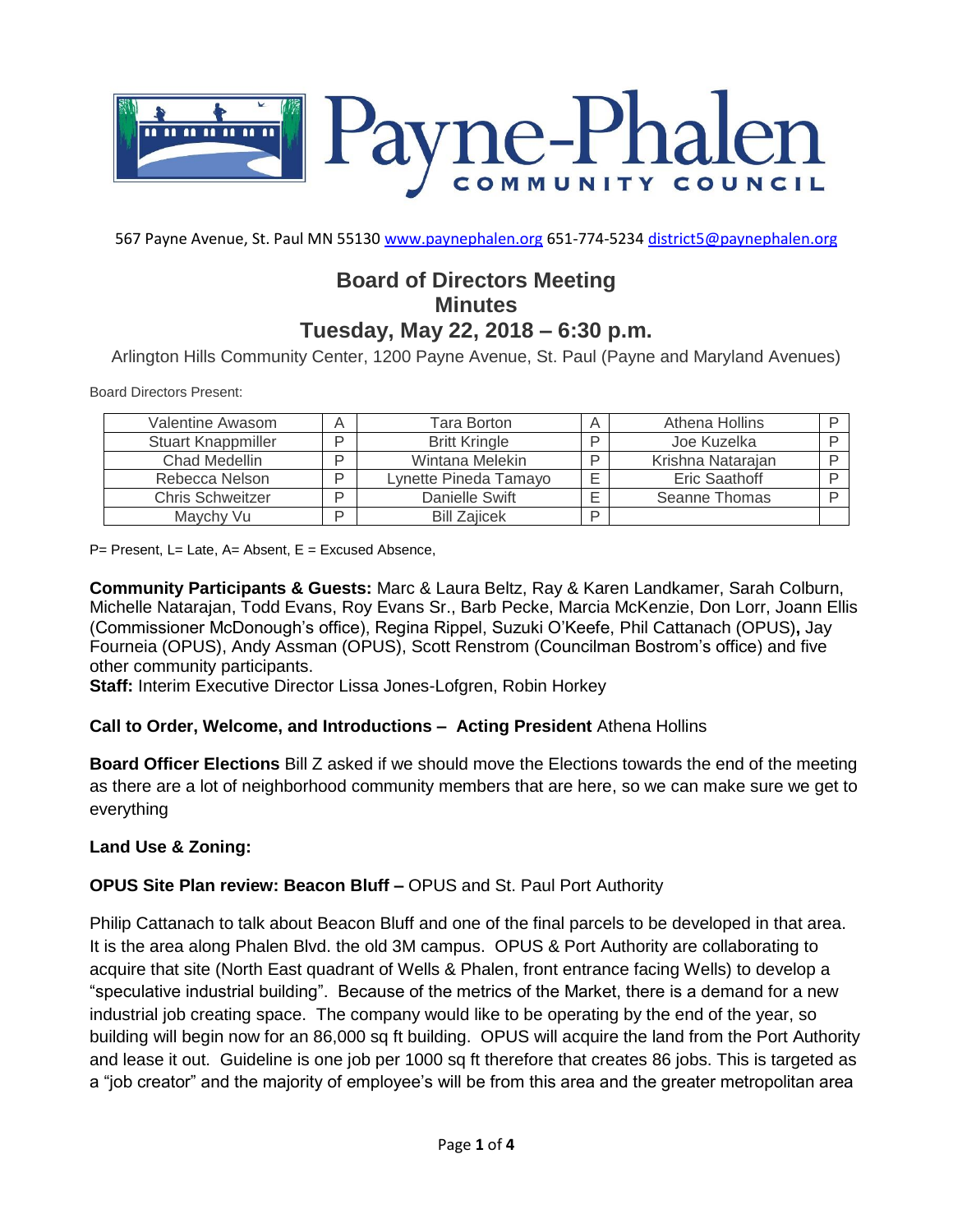but not guaranteed. Industrial buildings are 5-25% office space, this tenant will be 40% creating the need for parking space along with areas for trucks to move/turn around in.

Seanne asked if there is a clause that the majority of the employees will be from this area and not just "brought in". Phil answered that there is a clause through the Port Authority stating that the tenant must have a preference for local area for new hires and help in that process. Lissa clarified it is called the "east side employment exchange".

Eric asked will there be second story office space? Are two curb cuts necessary? Phil stated that the building will be 24ft commiserate with the type of tenant that will be occupying this space. Have looked at second story but cannot due to again, the need or tenant need of a second story. Would like to add to density but it isn't in plan. They are sensitive to the neighborhood, have worked with a transportation expert to best utilize what is there and be less intrusive. There will be no ponding due to below ground utilization system, there is a pocket park in the SW corner and will have added pedestrian access. Fire trucks will need that second access to be able to reach the building adequately. Phil answered that they are asking for our support and feedback.

Joe K asked current time frame is end of year but what happens if the building is not completed by then? Phil answered financial penalties will be incurred if this is not completed. Two RFP's have been sent out in the last two weeks so there is demand for this industrial type building as last resort.

Motion to provide letter of support to OPUS by Bill Z, Eric second, and motion passed.

### **884 Hyacinth Ave E, Conditional Use Permit –** Michaelene Colestock, Green Jacket LLC

The house at 884 Hyacinth is to be able to provide sober housing for women and children in this single family home. She has worked in Chemical Dependency field since 2001, has many, many credentials, saw a need and wanted to fill it. Her company opened first house in 2009 in North Minneapolis. Mission of Spence Specialties LLC is to help women achieve and maintain sobriety by providing a safe place to call home while offering offsite therapeutic services and accountability. She saw a need for housing after residential treatment, not very many safe places for women and women with children to go to. Opened house in 2009 in N. Mpls., purchased 975 Wakefield in 2012, in 2015 bought 453 White Bear Ave.

In 2015 awarded GRH grant which is a funding mechanism to provide food and such at the houses. In 2016 sold house in Mpls to focus efforts on the East Side, is a long-time community member with very strong ties here. In 2017 purchased a  $4<sup>th</sup>$  home on Armstrong Ave. Also in 2017, rented a house on Beech St and now in 2018 a house on Hyacinth. Next step, in June will be opening an outpatient treatment center providing service for the women in these houses to help in the recovery process.

There are women (and children) living in the house now. She would like to expand this. In St Paul, 31 licensed treatment facilities, only 2 are for women only and neither of those allow children. Her houses are the only ones to allow children to live in the sober housing with the mom.

Needs a Conditional Use Permit to allow for 6 women and their children to live there instead of the 4 unrelated adults allowed now. Has to go this route rather that "reasonable accommodation route" which allows for more people per square footage but doesn't necessarily allow for children in that equation. Wants to keep families together rather than just make money with more adults.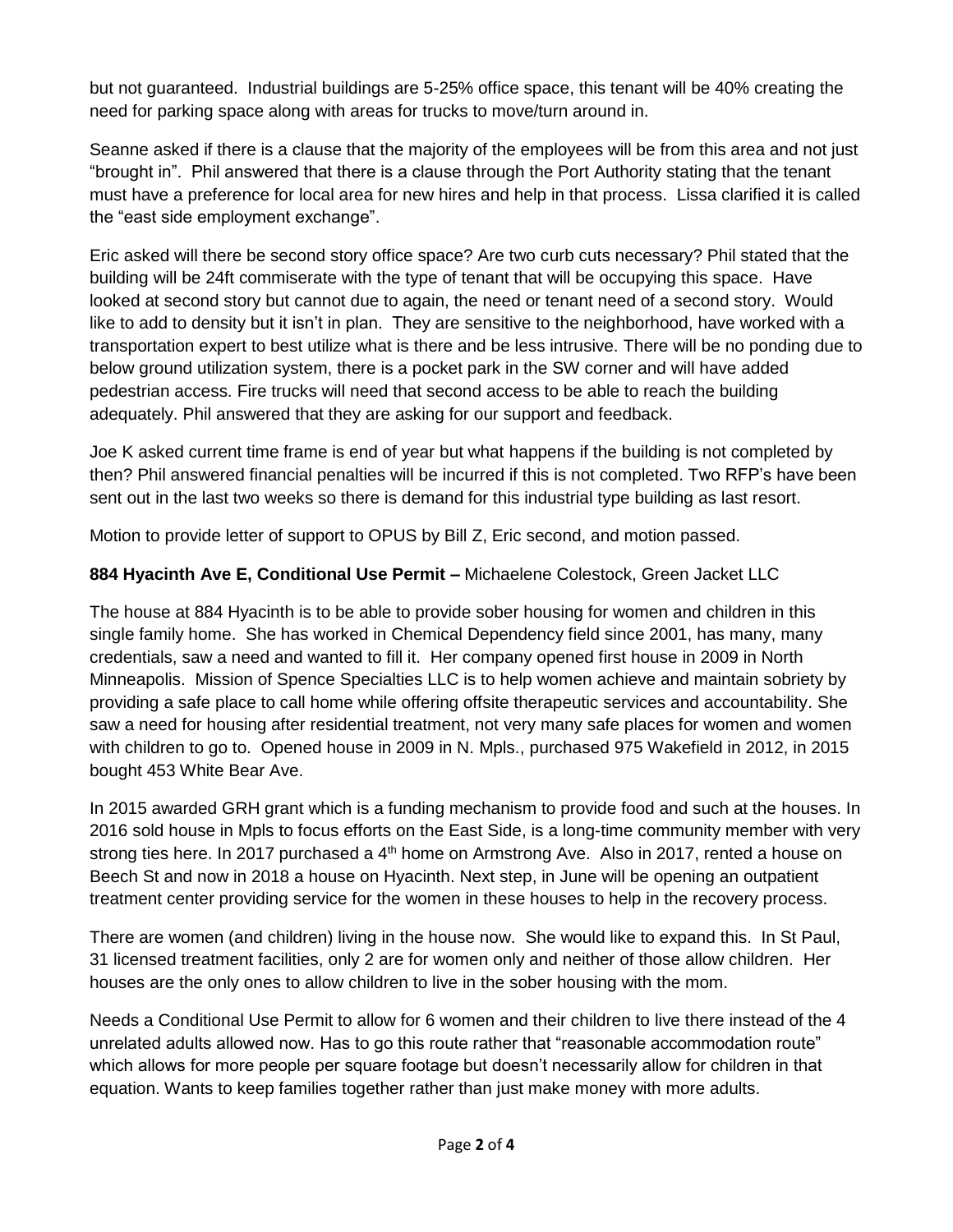2 rooms for moms with full custody and 2 for women with shared custody working on reunification. With idea of gaining back full custody. Dept of Health has already come and measured the house and approved for 8 but she is only asking for 6. Ramsey County has approved GRH for funding mechanism. The last step is the Conditional Use Permit and is asking for our support as the hearing is on this coming Thursday.

Britt asked about the Zoning Committee staff report that shows it's a 3-bedroom 1-bathroom house, but she states it's a 4 bedroom 2 bathroom home. The space has been measured and is within limits of state requirements.

Chris asked for floor plan and stated that 2<sup>nd</sup> floor is attic type, not full floor how will that accommodate two people plus children. Currently 4 mothers with 4 children. She wants to be able to be flexible not looking to pack the house but with the way unification works she needs that flexibility

Most women are from Ramsey County, most take public transit. She is onsite for an hour meeting each week. There is a "house Mom" onsite who manages and makes sure people are following the house rules. Length of stay varies, could be three months to three years.

This is not a new use, just an expansion to the number of beds. She believes local residents are aware of the use of this house, however the local residents stated they didn't know and through word of mouth found out about this meeting.

Green jacket is the land lord. NuWay Treatment Center pays rent while they are in treatment per patient basis. Goal is to then get a job and pay your own rent.

## **Public Comment/Input/Announcements**

Comments on 884 Hyacinth Ave E, CUP:

Dispute over whether this is a two-bathroom house due to a resident knowing the previous owner. There is also a male visitor living there full time. He lives next door and can attest to this. What type of garbage services do you have for all these people? Lawn is unkempt, there is no one shoveling the snow.

Another resident states the children run through her yard, ripping off bark on their tree on their property. Issue was addressed, and they don't abide by the rule. Asking for respect. Some problems occurring for a long time.

Regina: Is this a shelter or a home? Concern about the amount of people in such a small space. She has worked in Chem dependency and says there's no room for privacy and that is critical to recovery. Is against expanding but thinks that this is a wonderful thing she is doing.

Ms. Colestock clarified that it's Transitional housing, and they leased the house in February of this year, so she can't speak to anything that happened with the previous renters. She will be going to the house immediately after the meeting to investigate some of the neighbor's comments. She wants to be a good neighbor.